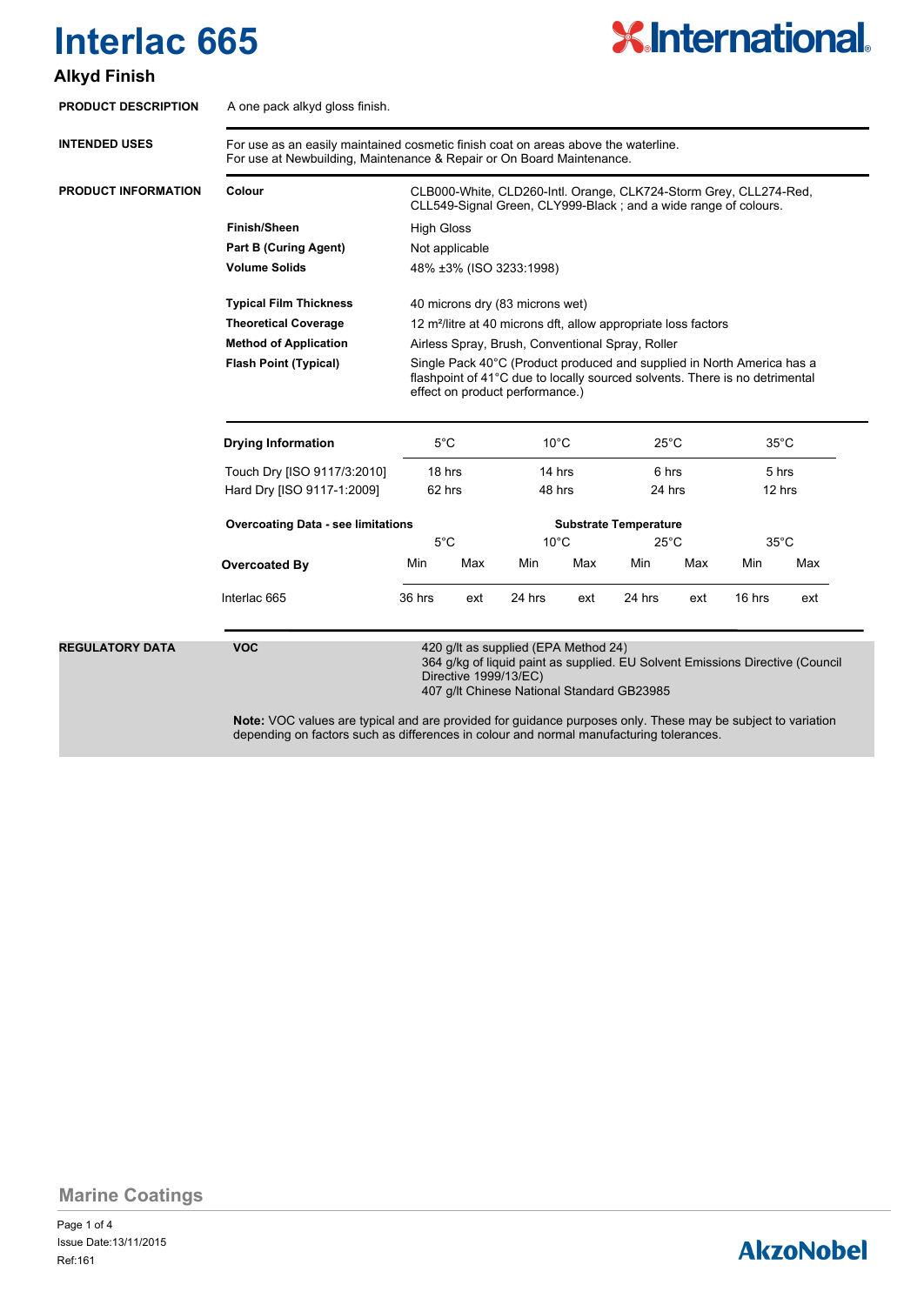

### **Alkyd Finish**

#### **CERTIFICATION**

When used as part of an approved scheme, this material has the following certification:

- Fire Resistance Surface Spread of Flame (Exova Warringtonfire)
- Fire Resistance Surface Spread of Flame (Korean Register of Shipping)
- Fire Resistance Smoke & Toxicity (Exova Warringtonfire)
- Fire Resistance Marine Equipment Directive compliant
- Food Contact Carriage of Grain (NOHA)
- Meets Petrobras Standard N-2492 Alkyd Finish Gloss

Consult your International Paint representative for details.

**SYSTEMS AND COMPATIBILITY** Interlac 665 should only be applied over recommended anticorrosive primers. The primer to be used will depend upon vessel area, existing coatings, coating condition and application location. Typical primers include:

> Interprime 198 Intertuf 203 Interprime 128 (in Europe) Interprime 222 (in South America) Interprime 234 (in North America) Interprime 538 (in Europe) Interlac 497 (applied as a sympathetically coloured undercoat over Interprime 198)

In the Americas, Interlac 665 may also be applied over epoxy primers or epoxy tie coats. Consult International **Paint** 

Consult your International Paint representative for the system best suited for the surfaces to be protected.

**SURFACE PREPARATIONS**

Use in accordance with the standard Worldwide Marine Specifications. All surfaces to be coated should be clean, dry and free from contamination. High pressure fresh water wash or fresh water wash, as appropriate, and remove all oil or grease, soluble contaminants and other foreign matter in accordance with SSPC-SP1 solvent cleaning.

#### **NEWBUILDING/MAJOR REFURBISHMENT**

Interlac 665 should always be applied over a recommended primer coating scheme. The primer surface should be dry and free from all contamination, and Interlac 665 must be applied within the overcoating intervals specified (consult the relevant product data sheet).Areas of breakdown, damage etc., should be prepared to the specified standard (e.g. Sa2½ (ISO 8501-1:2007) and primed prior to the application of Interlac 665

#### **REPAIR**

Repair corroded areas with an appropriate International Paint primer (consult the primer data sheet).

#### **OBM**

Interlac 665 should always be applied over a recommended primer coating scheme. The primer surface should be dry and free from all contamination, and Interlac 665 must be applied within the overcoating intervals specified (consult the relevant product data sheet).Areas of breakdown, damage etc., should be prepared to the specified standard (e.g. Sa2½ (ISO 8501-1:2007) and primed prior to the application of Interlac 665 Interlac 665 may be applied directly over aged Interlac 665 following thorough fresh water washing and degreasing provided the coating to be overcoated is in an intact and tightly adherent condition. Loose or flaking coatings should be removed back to a firm edge and Interlac 665 or an appropriate primer should be used to repair the area before application of the full coat.

Consult your International Paint representative for specific recommendations.

#### **NOTE**

**For use in Marine situations in North America, the following surface preparation standards can be used: SSPC-SP10 in place of Sa2½ (ISO 8501-1:2007)**

**Marine Coatings**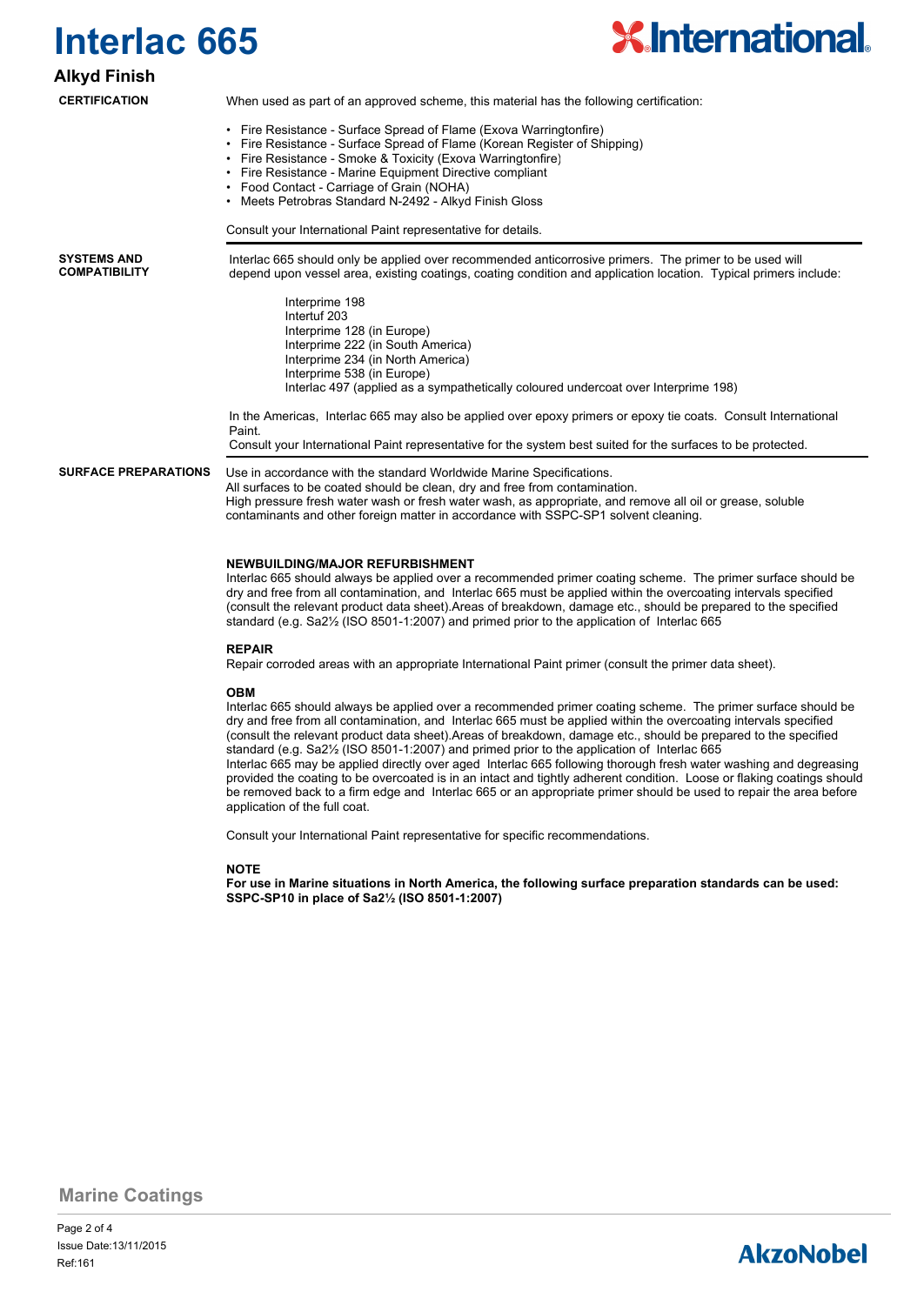

### **Alkyd Finish**

| <b>APPLICATION</b>                |                                                                                                                                                                                                                                                                                                                                                                                                                                                                                                                                                                                                                                                                                                                                                                                                                                                                                                                                                                                                                                                                                |
|-----------------------------------|--------------------------------------------------------------------------------------------------------------------------------------------------------------------------------------------------------------------------------------------------------------------------------------------------------------------------------------------------------------------------------------------------------------------------------------------------------------------------------------------------------------------------------------------------------------------------------------------------------------------------------------------------------------------------------------------------------------------------------------------------------------------------------------------------------------------------------------------------------------------------------------------------------------------------------------------------------------------------------------------------------------------------------------------------------------------------------|
| <b>Mixing</b>                     | This material is a one pack coating and should always be mixed thoroughly with a power agitator before<br>application.                                                                                                                                                                                                                                                                                                                                                                                                                                                                                                                                                                                                                                                                                                                                                                                                                                                                                                                                                         |
| <b>Thinner</b>                    | International GTA004. Thinning is not normally required. Consult the local representative for advice during<br>application in extreme conditions. Do not thin more than allowed by local environmental legislation.                                                                                                                                                                                                                                                                                                                                                                                                                                                                                                                                                                                                                                                                                                                                                                                                                                                            |
| <b>Airless Spray</b>              | Recommended<br>Tip Range 0.33-0.48 mm (13-19 thou)<br>Total output fluid pressure at spray tip not less than 141 kg/cm <sup>2</sup> (2010 p.s.i.)                                                                                                                                                                                                                                                                                                                                                                                                                                                                                                                                                                                                                                                                                                                                                                                                                                                                                                                              |
| <b>Conventional Spray</b>         | Use suitable proprietary equipment. Thinning may be required.                                                                                                                                                                                                                                                                                                                                                                                                                                                                                                                                                                                                                                                                                                                                                                                                                                                                                                                                                                                                                  |
| Brush                             | Suitable.                                                                                                                                                                                                                                                                                                                                                                                                                                                                                                                                                                                                                                                                                                                                                                                                                                                                                                                                                                                                                                                                      |
| <b>Roller</b>                     | Suitable.                                                                                                                                                                                                                                                                                                                                                                                                                                                                                                                                                                                                                                                                                                                                                                                                                                                                                                                                                                                                                                                                      |
| <b>Cleaner</b>                    | International GTA004                                                                                                                                                                                                                                                                                                                                                                                                                                                                                                                                                                                                                                                                                                                                                                                                                                                                                                                                                                                                                                                           |
| <b>Work Stoppages and Cleanup</b> | Thoroughly flush all equipment with International GTA004. All unused material should be stored in tightly closed<br>containers. Partially filled containers may show surface skinning and/or a viscosity increase of the material after<br>storage. Material should be filtered prior to use.                                                                                                                                                                                                                                                                                                                                                                                                                                                                                                                                                                                                                                                                                                                                                                                  |
| Welding                           | In the event welding or flame cutting is performed on metal coated with this product, dust and fumes will be<br>emitted which will require the use of appropriate personal protective equipment and adequate local exhaust<br>ventilation. In North America do so in accordance with instruction in ANSI/ASC Z49.1 "Safety in Welding and<br>Cutting."                                                                                                                                                                                                                                                                                                                                                                                                                                                                                                                                                                                                                                                                                                                         |
| <b>SAFETY</b>                     | All work involving the application and use of this product should be performed in compliance with all<br>relevant national Health, Safety & Environmental standards and regulations.                                                                                                                                                                                                                                                                                                                                                                                                                                                                                                                                                                                                                                                                                                                                                                                                                                                                                           |
|                                   | Prior to use, obtain, consult and follow the Material Safety Data Sheet for this product concerning health<br>and safety information. Read and follow all precautionary notices on the Material Safety Data Sheet and<br>container labels. If you do not fully understand these warnings and instructions or if you can not strictly<br>comply with them, do not use this product. Proper ventilation and protective measures must be provided<br>during application and drying to keep solvent vapour concentrations within safe limits and to protect<br>against toxic or oxygen deficient hazards. Take precautions to avoid skin and eye contact (ie. gloves,<br>goggles, face masks, barrier creams etc.) Actual safety measures are dependant on application methods<br>and work environment.<br><b>EMERGENCY CONTACT NUMBERS:</b><br>USA/Canada - Medical Advisory Number 1-800-854-6813<br>Europe - Contact (44) 191 4696111. For advice to Doctors & Hospitals only contact (44) 207 6359191<br>China - Contact (86) 532 83889090<br>R.O.W. - Contact Regional Office |

**Marine Coatings**